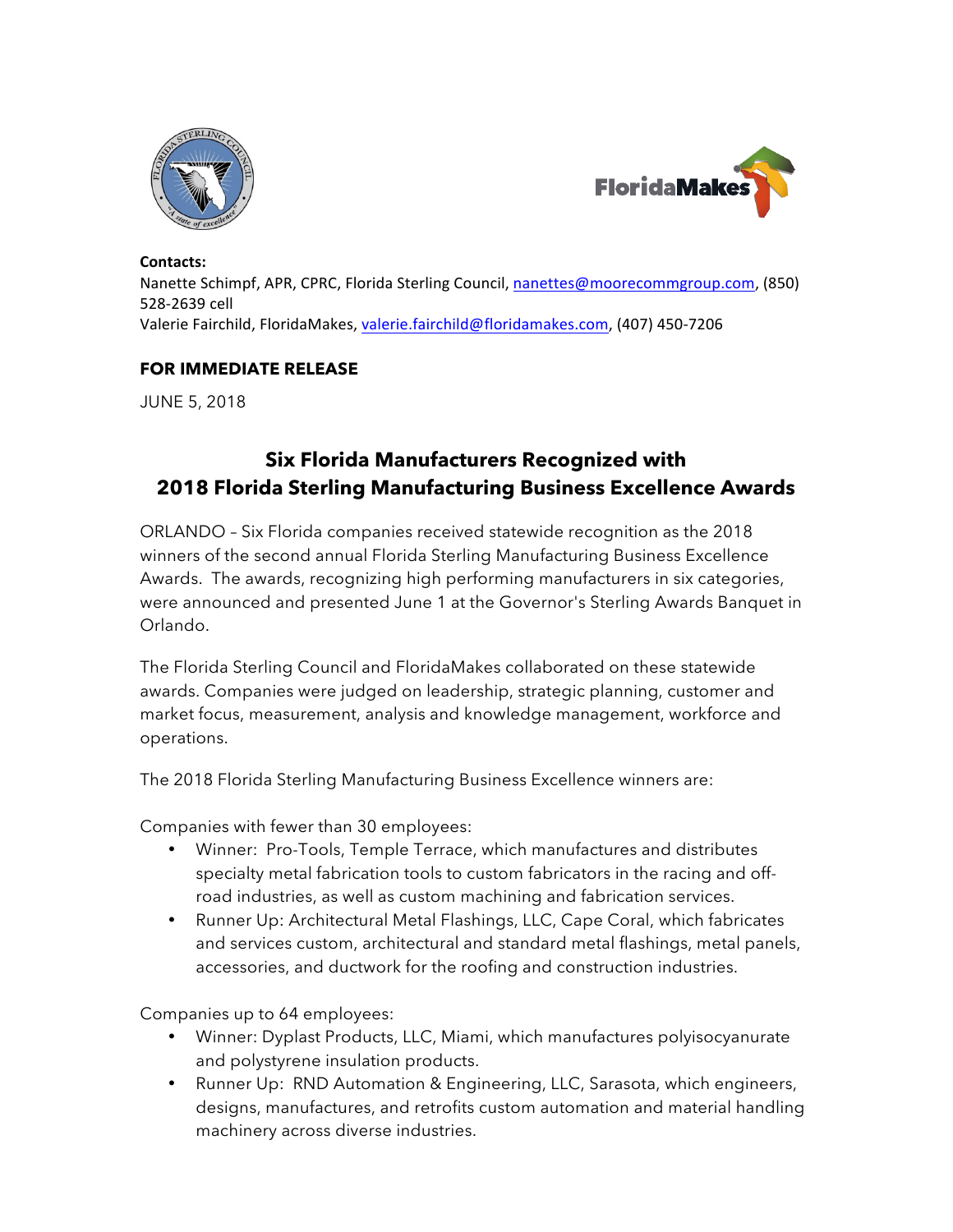Companies up to 99 employees:

- Winner: Advanced Machine and Tool, Inc, Fort Pierce, which fabricates, assembles, and tests new high-end, large, metal components and repairs customer components for the power generation, aerospace, amusement, and water treatment industrial sectors.
- Runner Up: Data Graphics, Inc., Mount Dora, which manufactures custom labels, nameplates, overlays, roll labels, unique identifiers, barcodes, and corporate apparel.

Companies with up to 199 employees:

- Winner: ACR Electronics, Inc., Fort Lauderdale, which manufactures safety and rescue products for the marine, aviation, outdoors, and military markets, including emergency positioning beacons, life jacket lights, and searchlights.
- Runner Up: Seaway Plastics Engineering, LLC, New Port Richey, which produces prototype and low volume production injection moldings, in-house mold making, micro-molding, over molding, and full-service mold making.

National companies with up to 350 employees:

- Winner: National Molding, LLC, Miami Lakes, which manufactures injection molded components for automotive, medical and military customers.
- Runner Up: Lockheed Martin Space, Cape Canaveral, which assembles, integrates systems, and tests the Orion spacecraft for deep-space human exploration of the solar system.

National companies with more than 350 employees:

- Winner: L3 Crestview Aerospace, Crestview, which fabricates and manufactures assemblies for aviation platforms, in addition to aircraft modifications, maintenance, repair and overhaul.
- Runner Up: Sparton DeLeon Springs, LLC, DeLeon Springs which manufactures and assembles anti-submarine warfare sonobouys for the U.S. Navy.

The winners were selected from among 27 award finalists; 120 manufacturers were nominated. FloridaMakes will feature the finalists in webinars, plant tours and events that share best practices to benefit Florida's manufacturing sector and at the Make More Manufacturing Summit to be held on July 26 in Orlando.

## **About the Governor's Sterling Award**

Established in 1992, the Florida Sterling Council is a public/private not-for-profit corporation supported by the Executive Office of the Governor. The Council oversees the Governor's Sterling Award for Performance Excellence, presented annually by the Governor to high performing, role-model organizations, both private and public, who demonstrate superior